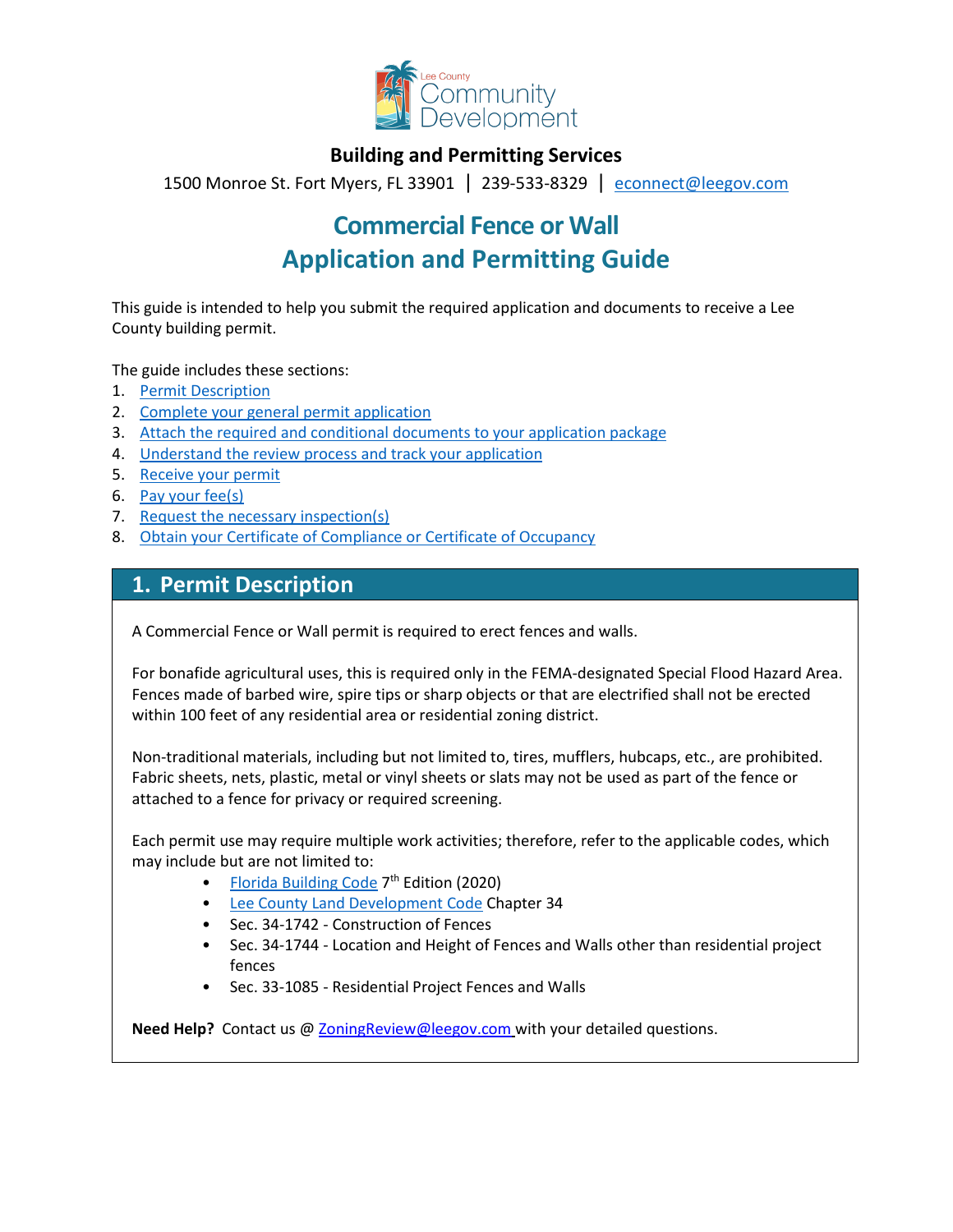# <span id="page-1-0"></span>**2. Complete the General Permit Application**

*A complete application package consists of the application (paper or online) and all required supporting documents.*

All applicants are encouraged to use Lee County's eConnect online permitting system to apply for permits. **CONTRACTORS ARE REQUIRED TO USE ECONNECT.**

#### **A. Paper Application Package**

Paper applications can only be submitted by Owner-Builders. Complete the [paper application](https://www.leegov.com/dcd/PermittingDocs/AwningCanopyCommFenceApp.pdf) and attach all of the required and conditional documents described in this guide, including the [Owner-](https://www.leegov.com/dcd/PermittingDocs/OwnerBldrDisclosure.pdf)[Builder Disclosure Statement.](https://www.leegov.com/dcd/PermittingDocs/OwnerBldrDisclosure.pdf) INCLUDE THREE COLLATED SETS OF PLANS for paper submissions.

A paper application package must be submitted in person to the Building Department. The office is located at the Lee County Public Works Building, first floor, 1500 Monroe St., Fort Myers, FL 33901.

#### **B. eConnect Application Package (Electronic Submission)**

**Register for eConnect**

To apply for a Lee County permit online, you must first register at *eConnect*. Instructions for **New Users: Register for an Account** are included on the eConnect login page.

Review the **eConnect Users Guide** for more details about using eConnect.

Also see **eConnect Instructions** highlighted throughout this guide.

#### **eConnect Steps**

Once you have logged into [eConnect,](https://accelaaca.leegov.com/aca/) select the *Permitting* menu to *Create an Application*. Review the general disclaimer terms and select the checkbox to *Continue Application*.

#### **1. Select a Record Type**

On the *Select a Record Type* screen, select **Commercial or Multi-Family (townhouse, condo, apt)** >> **Commercial Fence**. Or search on the term *Fence.* Select the radio button and *Continue Application*.

- **2. Provide the Property Information** (\* indicates required fields) to identify the property for which the permit will be used. Lookup the property information using one of the options below, then click *Search:*
	- Address (using the required fields Street No., Street Name); or
	- Parcel (using Parcel Number).

**eConnect Instructions:** If multiple addresses are found, they will be displayed in the *Address Search Result List.* Use the radio button to select the desired record, then click *Select.*

Once search results are displayed, the other fields on the screen will automatically populate. Review information for accuracy and *Continue Application.*

#### **3. Applicant and Contacts**

If a licensed contractor is providing the service for this permit, they must have either a Stateissued license registered with Lee County or have a Lee County-issued certificate of competency. Both require a current Certificate of Insurance for liability and workers' compensation AND/OR a current workers' compensation exemption status with the State of Florida. Verify Lee County contractor registration at [Contractor Search](https://www.leegov.com/dcd/ContLic/ActCont) or contact Contractor Licensing at [ContractorLicensing@leegov.com](mailto:ContractorLicensing@leegov.com) or 239-533-8895.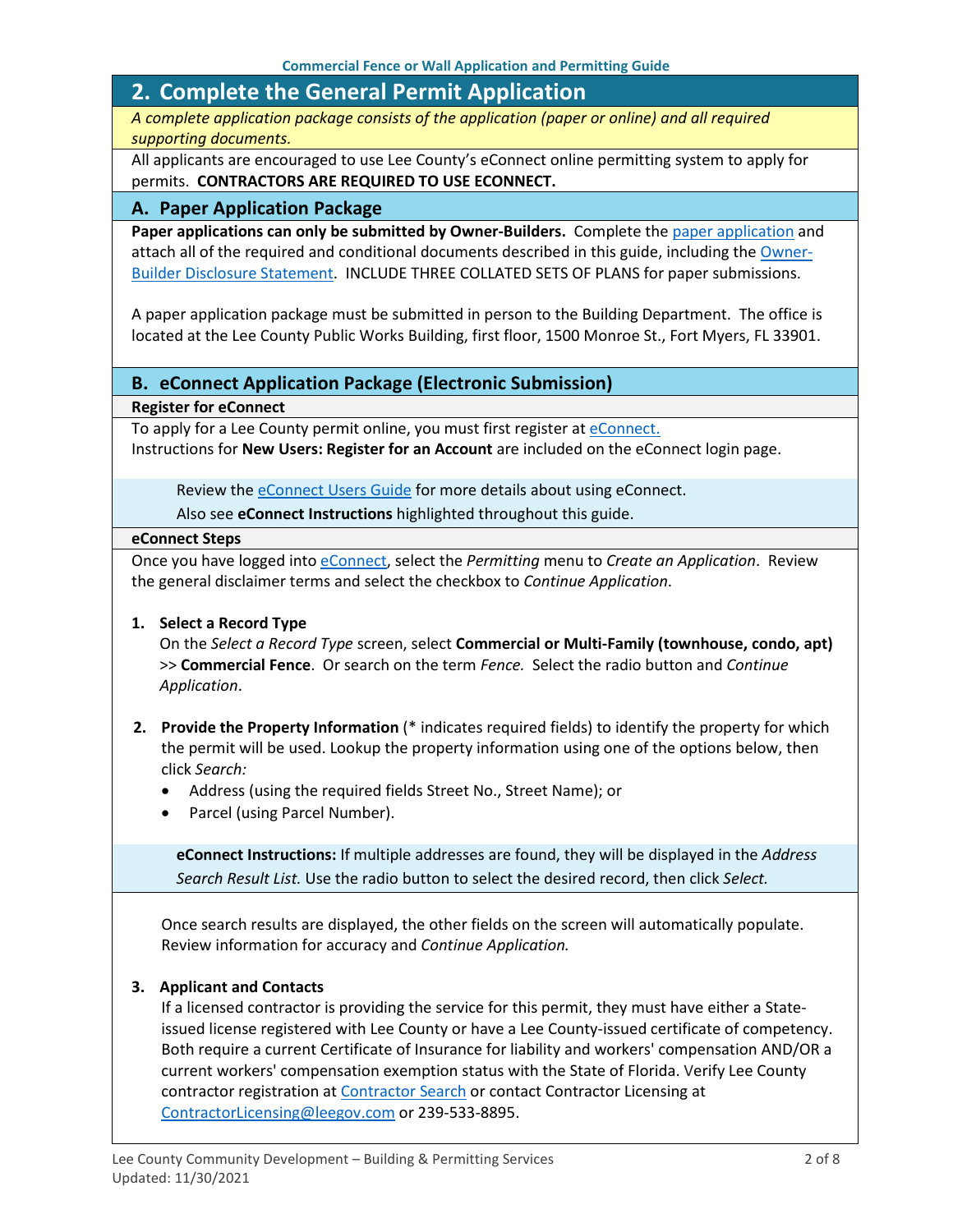Note: If the applicant is an owner-builder and not a licensed contractor, a[n Owner-Builder](https://www.leegov.com/dcd/PermittingDocs/OwnerBldrDisclosure.pdf)  [Disclosure Statement](https://www.leegov.com/dcd/PermittingDocs/OwnerBldrDisclosure.pdf) must be attached to the application.

To associate the Applicant and Contact(s) with the permit application, use either: *Select from Account* or *Add New*.

Note: The Applicant listed in eConnect will receive all notifications from the County related to their application.

#### **4. Project Detail Fields**

Complete all applicable fields. An explanation of certain fields has been provided below for your reference.

- **Project Name:** What is the name of the project?
	- For Commercial Projects input the Project's Business Name (associated with the Business License) as the Project Name
	- For Residential Projects input the name of the community/subdivision or city as the Project Name
- **Brief Description of Proposed Work:** Provide enough detail for the reviewer to understand the permit-related details of the project and *Continue Application.*
- **Type of Permit:** Select the type. (Options: *Fence, Garden, Retaining, Wall*)
- **Private Provider Plan Review**: Is the plan being reviewed by a private provider? (Options: *Yes* or *No*).

If yes, the Private Provider Compliance Affidavit and Notice to Building Officials of the Use Private Provider form must be submitted with this application. [Notice to Private Providers](https://www.floridabuilding.org/fbc/committees/Private_Providers/Private_Providers.htm)

• **Private Provider Inspections**: Will the project be inspected by a private provider? (Options: *Yes* or *No*).

Note: Private Provider Inspections are required if electing to use Private Provider Review services.

- **Construction Value**:
- **Will fence be used as a pool enclosure?:**

(Options: *Yes* or *No*). If yes, self-latching gate details must be submitted.

- **Master #:**If using a mastered plan indicate that reference number.
- **Directions:** Provide directions to the property and the specific structure being permitted.
- **Fence/Wall Material:**

(Options: *Aluminum, Chainlink, Coasted Galvanized Metal, Combination, Concrete Block, Painted Metal, Picket, Plastic/Vinyl, Precast, Split Rail, Styrofoam, Wire, Wood, Wood Wire Combo per Approved DCD drawing*).

• **Height (Feet):**

#### **5. Attachments/Documents**

- For Electronic Submittals: In the *Attachments* window, *Add* the required and conditional documents.
- For Paper Submittals: Provide the completed application, the Owner Builder Disclosure Statement and any other required and conditional documents.

(Use list of documents in Section 3.)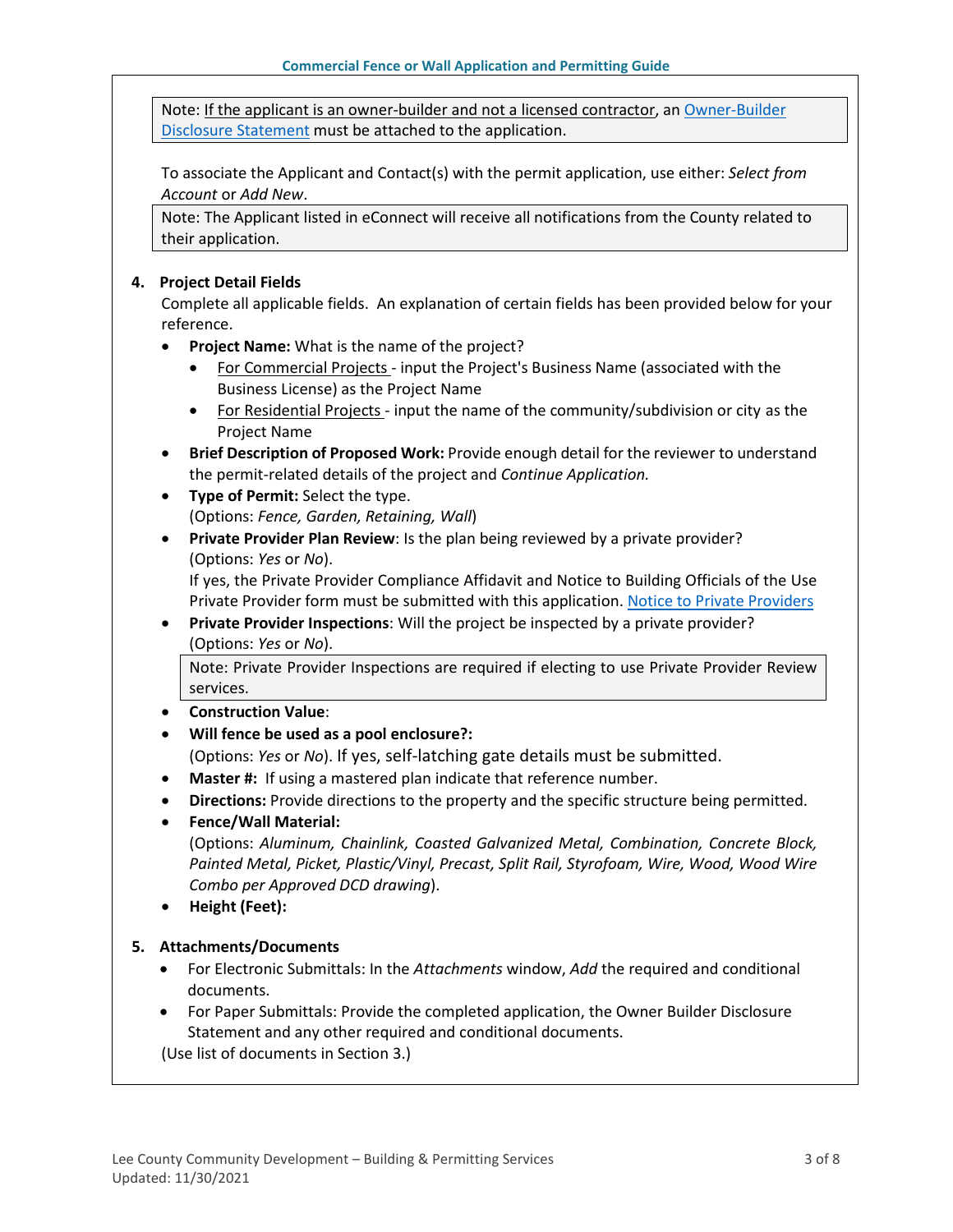# <span id="page-3-0"></span>**3. Attach Required and Conditional Documents**

*Notice: Lee County may request additional supporting documentation to process the permit. Additional restrictions applicable to this property may be found in public records, and there may be additional permits required from other governmental entities such as water management districts, state or federal agencies.*

#### **Required Documents**

#### **1. Site Plan / Plot Plan**

- All property lines;
- Streets;
- Bodies of water on or abutting the property;
- Setbacks from property lines and water bodies
- Buildings and/or fences on the property with proper clearance for Fire Department access;
- Easements on the property;
- Location of the proposed fence/wall;
- When applicable, FEMA flood map information, particularly if the project is in a regulatory floodway or V Zone;
- When applicable, show the mean high water line along unseawalled water bodies.

#### **2. Construction Drawing**

Include a detail view of a section of fence or wall that shows:

- Type of fence;
- Type of post embedment (dirt, concrete, etc.);
- Embedment depth;
- Gate size and locations;
- Gate hardware; and
- Manufacturer's details.

For walls, include:

- Type of building material;
- Footer detail;
- Re-bar; and
- Number of course blocks.

### **Conditional Required Documents**

### **3. No Rise Certificate**

If work is being done within a regulatory Floodway and involves land disturbing activity (e.g. moving dirt), including fill, new construction, substantial improvements, and other development, an analysis is required showing that the proposed work will not increase the base flood elevation. The analysis (known as a No-Rise or No-Impact Certification) is to be submitted, reviewed, and subsequently approved by the Floodplain Administrator. This analysis must be signed and sealed by a Florida licensed engineer and is to be submitted with the Site Plan. Please review this website for more information: <https://www.leegov.com/dcd/flood/firm/zones/regulatoryfloodway/>

To determine if the parcel for your worksite is in a Floodway, go to the LeeSpinS website [\(https://leegis.leegov.com/LeeSpInS/\)](https://leegis.leegov.com/LeeSpInS/); search by STRAP #, Folio ID, Owner, or Address – results returned with icons across the bottom; click on the Flood Info icon; then click on Flood Info to retrieve a report; in the 3<sup>rd</sup> column of the FIRM Floodway row you will see either 'FLOODWAY', 'OUTSIDE FLOODWAY', or the name of a Municipality (such as 'City of Fort Myers'). FLOODWAY means that your parcel is in a Floodway; OUTSIDE FLOODWAY means that your

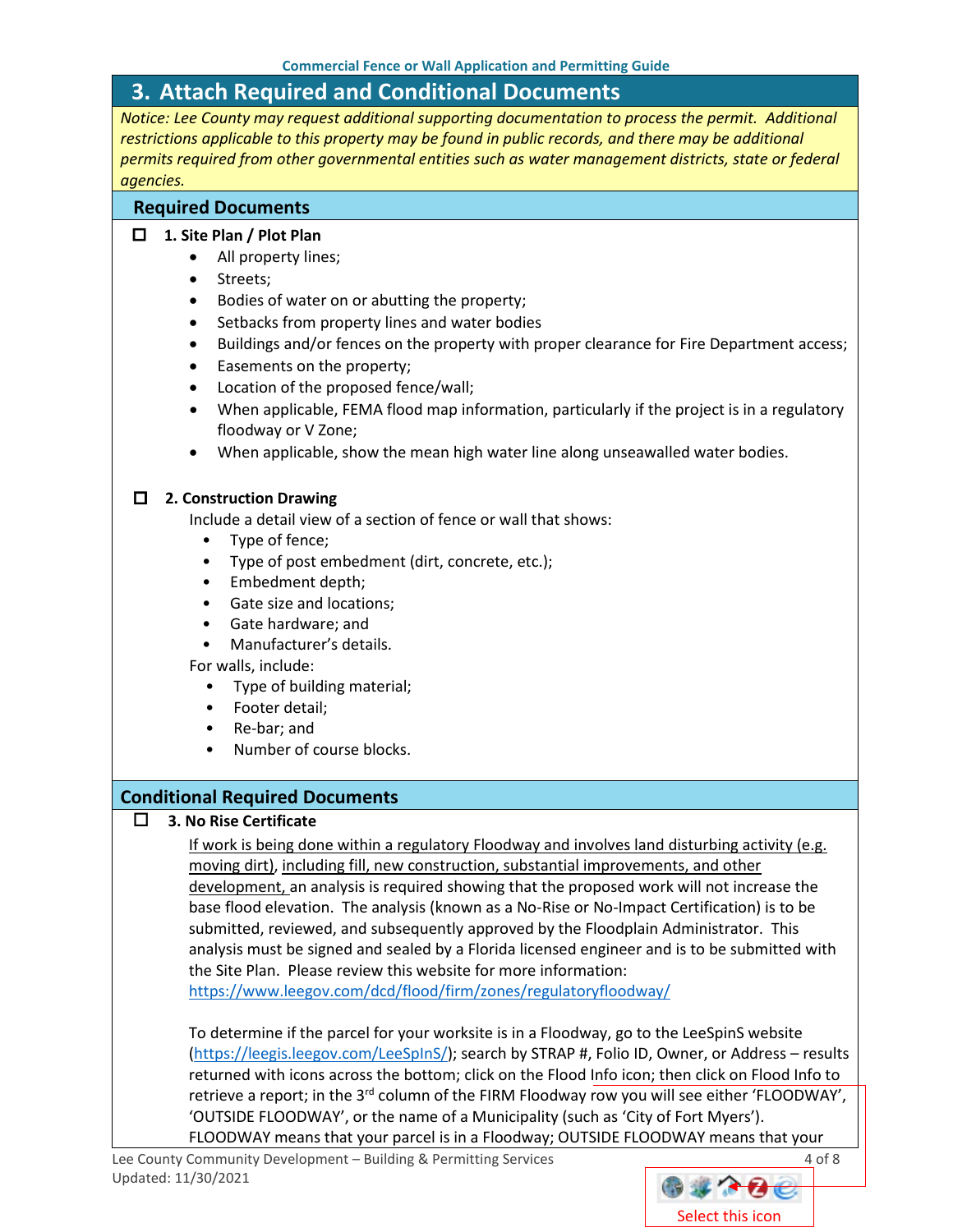parcel is not in a Floodway; and the municipality name means that you will need to contact that municipality to determine if your worksite is in a Floodway. You may also see a percentage (%) next to FLOODWAY or OUTSIDE FLOODWAY. These numbers show the percentage of the parcel that is in, or out of, the Floodway.

Lee County contact information: (239) 533-8585

Municipality contact information:

- City of Bonita Springs (239) 444-6150
- City of Cape Coral (239) 574-0553
- City of Fort Myers (239) 321-7925
- City of Sanibel (239) 472-3700
- Village of Estero (239) 221-5036
- Town of Fort Myers Beach (239) 765-0202

### **4. Owner-Builder Disclosure Statement**

If the installer is not using a licensed contractor and will act as an owner-builder, submit an [Owner-Builder Disclosure Statement.](https://www.leegov.com/dcd/PermittingDocs/OwnerBldrDisclosure.pdf)

### **5. Development Order Review Information**

If a development order review was required for this project, provide the DO or LDO number.

### **6. Proof of Ownership**

If the ownership information on the permit application does not match the property owner information on the Lee County Property Appraiser's website [\(http://www.leepa.org\)](http://www.leepa.org/), submit proof of ownership, for example, a recorded Warranty Deed.

### **7. Signed and Sealed Blue Prints**

If a fence or wall is higher than 6 feet (excluding chain-link fences), prepare to provide blueprints/engineered plans that are signed and sealed by a Florida Registered Architect or Engineer.

### **8. Pool Barrier Information**

If the fence or wall is being built to meet Florida requirements for a pool barrier, prepare to provide information about the pool permit. To review Florida requirements for pool barriers, go to [FBC Chapter 45, Private Swimming Pools](https://codes.iccsafe.org/content/FLRC2020P1/chapter-45-private-swimming-pools) and [FBC Chapter 4 Occupancy and Use.](https://codes.iccsafe.org/content/FLBC2020P1/chapter-4-special-detailed-requirements-based-on-occupancy-and-use)

### **9. Historical Architectural Review.**

If the project is within a Historic District or is a Designated Historic Property, follow the regulations for [Designated Historic Districts](https://www.leegov.com/dcd/planning/hp/histdistricts) on the Lee County website. Please contact [DCDHistoric@leegov.com](mailto:DCDHistoric@leegov.com) if you have questions.

### **10. Vegetation Permit**

If the project is on property in unincorporated Lee County that is over 5 acres, over 2 acres on Pine Island, or any property on a barrier island, then a permit is required for the removal of vegetation and protection of endangered species. For more information, please review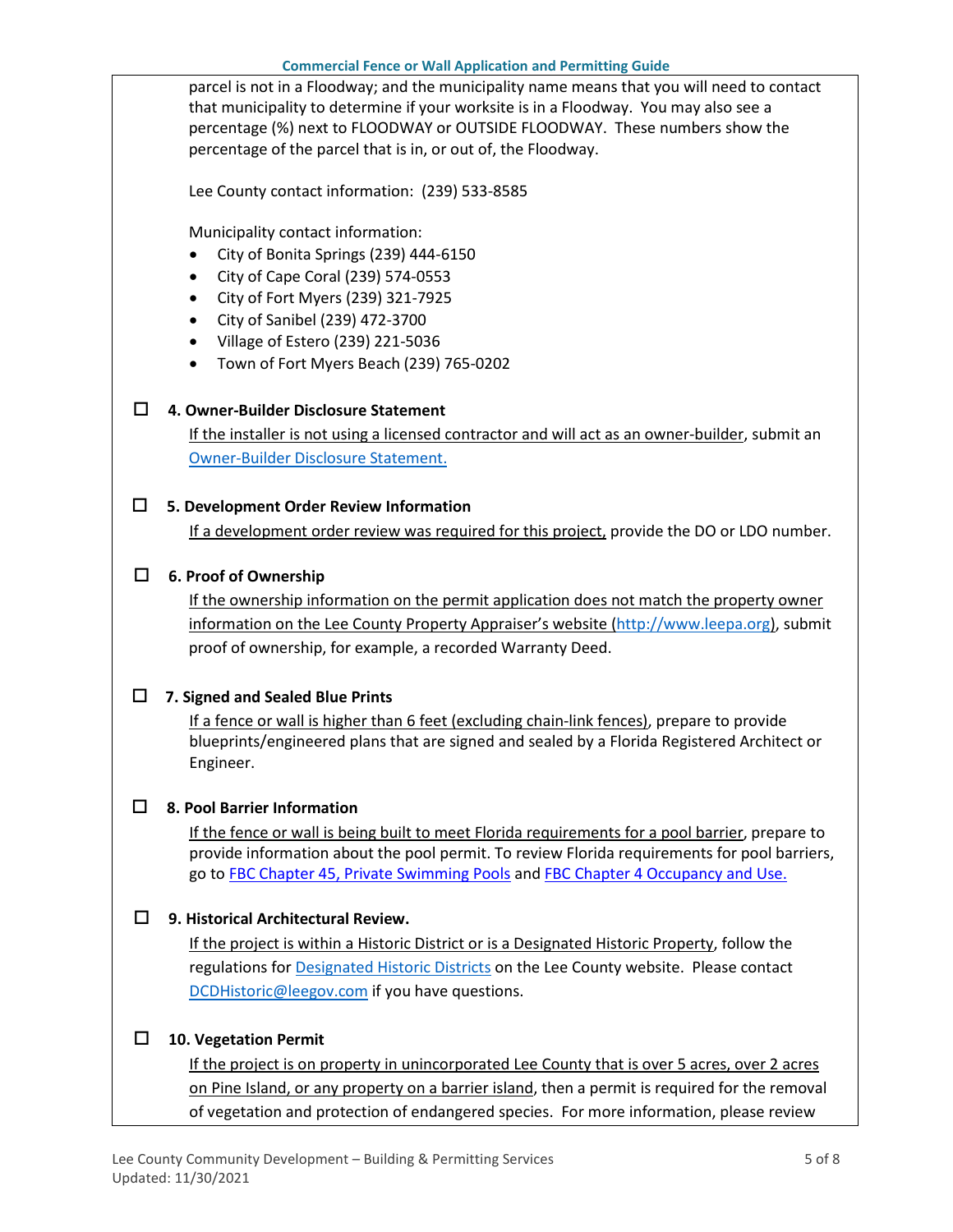the [Environmental Sciences](https://www.leegov.com/dcd/es) section of the website and [Application Information and](https://www.leegov.com/dcd/es/apps)  [Authorization Letter.](https://www.leegov.com/dcd/es/apps) Please contact [PODEnvVeg@leegov.com](mailto:PODEnvVeg@leegov.com) if you have questions.

### **11. Notice of Commencement**

If project value is \$2,500 or more, submit the completed [Notice of Commencement](https://www.leegov.com/dcd/PermittingDocs/NoticeofCommencement.pdf) to the Lee County Clerk of Court to provide notice that improvement will be made to a real property. **Permit cannot be issued until this notice is recorded with the Lee County Clerk of Court. Tip:** Complete this as soon as possible; the lack of a Notice of Commencement submission commonly holds up issuance of the permit.

# <span id="page-5-0"></span>**4. Understand the Review Process and Track Your Application Completeness Check**

When the application package is first received, it is reviewed for completeness to determine that the general application is complete and that all required documents, signatures, and seals are attached. If the package is incomplete, the applicant must provide missing information before the application package can be forwarded for review.

### **Application Review**

Complete applications are forwarded to multiple functional areas for review.

- eConnect applications can be reviewed simultaneously by the required reviewers.
- Paper applications are reviewed by one person at a time and must be physically handed off among the required reviewers.

Applicants can use [eConnect](https://accelaaca.leegov.com/aca/) at any time to track the progress of the application record through the process, for both Electronic and Paper submittals.

**eConnect Instructions:** Search for your permit application using *My Records*, the *Global Search* or the *Search Applications* under the *Permitting* menu. Click on the record number for your permit application to see the Record Status, Conditions and Record Details.

### **Notice of Rejection**

If applicable, the final reviewer consolidates all comments and an email notice is sent to the applicant.

**Rejection Notice:** A rejection notice will be sent to the applicant with specific points of failure that must be corrected and resubmitted for approval. Applicants have 30 days to address the points of failure and to resubmit information and documentation. A cover letter addressing the points of failure is required with the resubmittal.

- **Resubmitting an Application via eConnect:** To update the required information and to ensure correct versioning in eConnect, **attachments that are resubmitted should have the same file name as the original.**
- **Resubmitting a Paper Application:** Bring updated documentation to the first floor of the Lee County Public Works Building, 1500 Monroe St., Fort Myers, FL 33901.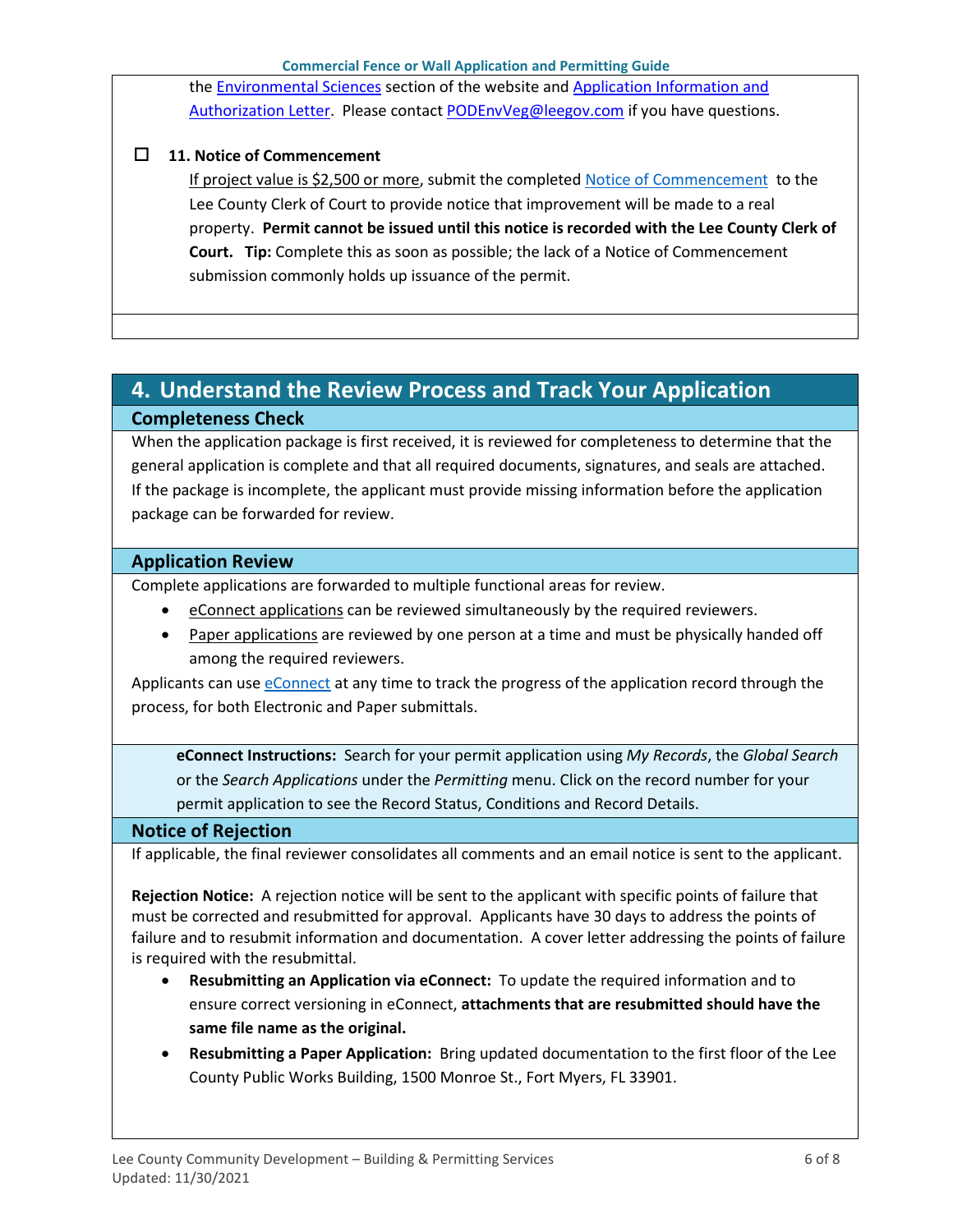#### **Notice of Approval**

**File Verification - Notification**: Staff completes a final document review to determine any outstanding documents and invoice all applicable fees. The "Ready Sheet" outlining outstanding fees and required documents is emailed to the applicant.

## <span id="page-6-0"></span>**5. Receive Your Permit**

Applicants who applied electronically may access their permit(s) and approved plans from [eConnect.](https://accelaaca.leegov.com/aca/)

**eConnect Instructions:** Search for your permit application using *My Records*, the *Global Search* or the *Search Applications u*nder the *Permitting* menu. Click on the record number for your permit application, and select *Attachments.* All documents will be listed. Choose the *Actions*  drop-down to review document details. Click on the document name to open or save.

For Paper Applications: The permit and approved plans are issued in person at the Lee County Public Works Building, 1500 Monroe St., Fort Myers, FL 33901.

Note: Owner-Builders are required by Florida Statute to **personally appear** at the Lee County Public Works Building, 1500 Monroe St., Fort Myers, FL 33901 to sign for the building permit regardless of how it was submitted.

Issued permits must pass at least one inspection within 180 days from issuance or the permit will expire.

# <span id="page-6-1"></span>**6. Pay Your Fee(s)**

All payments must be received prior to scheduling an inspection.

#### **Payment Options:**

- Make payments through [eConnect](https://accelaaca.leegov.com/aca/)
- Deliver the payment in person to the Lee County Public Works Building, 1500 Monroe St., Fort Myers, FL 33901
- Make a credit card payment by phone, 239-533-8997, option \*.

**Cash is not accepted**; please pay by credit/debit card, check, eCheck, or money order.

**eConnect Instructions:** Search for your permit application using *My Records*, the *Global Search,* or the *Search Applications* under the *Permitting* menu. Click on the record number for your permit application, select the menu option for *Payments* >> *Fees,* then click *Pay Fees* button, review fees, select *Continue Application*, enter your payment information and click *Submit Payment*.

# <span id="page-6-2"></span>**7. Request Inspection(s)**

Reference the issued permit for a list of the required inspections.

When ready, applicants may request inspections through [eConnect,](https://accelaaca.leegov.com/aca/) as well as by calling the [Automated Inspection System,](https://www.leegov.com/dcd/BldPermitServ/Insp/AutoInsp) 239-533-8997.